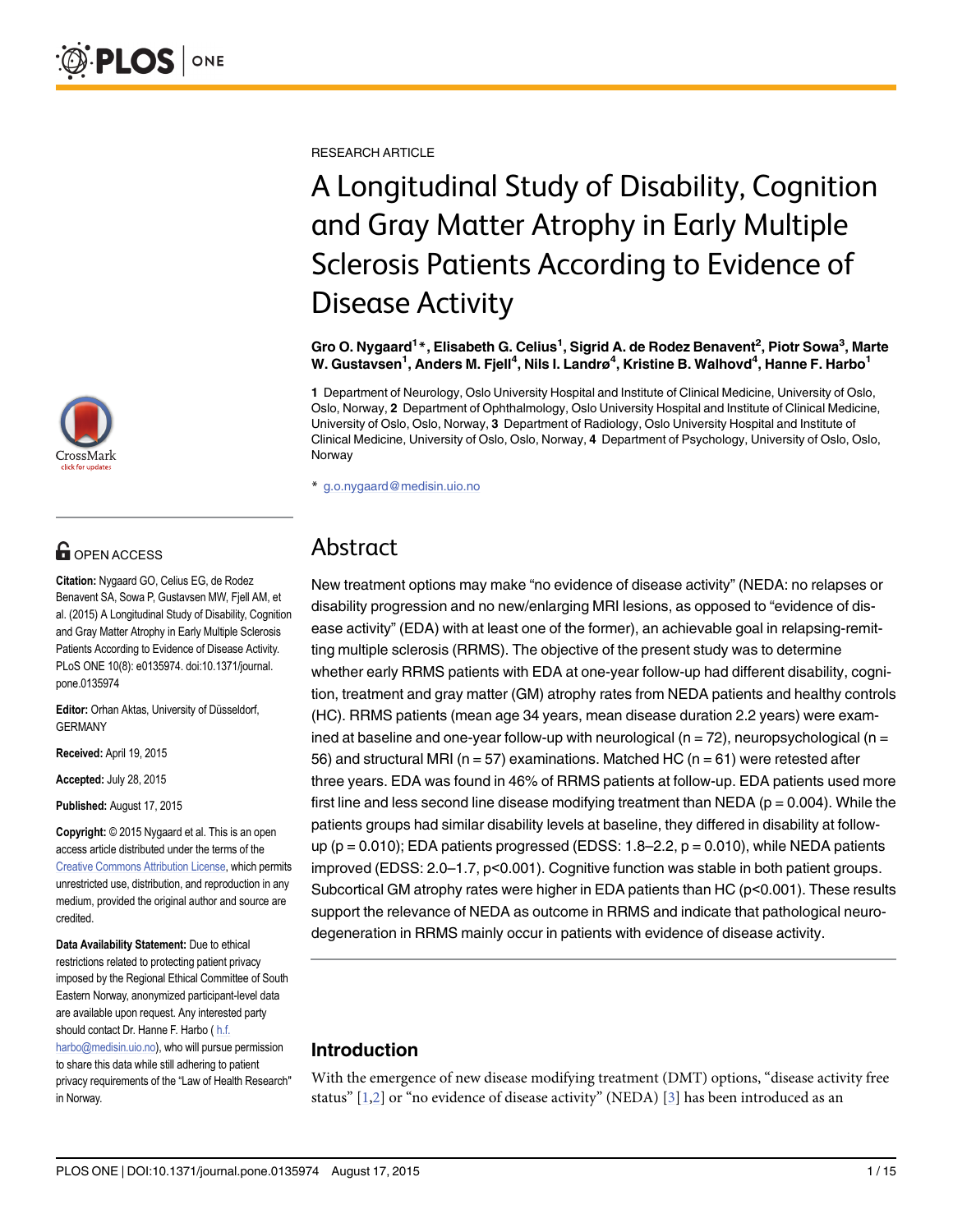<span id="page-1-0"></span>

Funding: This work was funded by the South-Eastern Health Authorities of Norway (grant number 2011059, entitled 'Genetic risk factors and MRI and clinical outcome in MS') and a research grant from the Odd Fellows Foundation for Multiple Sclerosis Research. This funding was external to our organization. The first author received a PhD scholarship from the former, and the research assistants who performed neuropsychological testing of the patients were supported by the latter grant, both of which were administered by Oslo University Hospital. The funders had no role in study design, data collection and analysis, decision to publish, or preparation of the manuscript.

Competing Interests: Gro Owren Nygaard has received a personal research grant and a speaker's honoraria from Novartis Norway, travel support from Sanofi-Aventis Norway and a Research grant from the Odd Fellows Foundation for Multiple Sclerosis Research Norway. Kristine Beate Walhovd has received a small honorarium (1000 Euros) and refund of travel costs in relation to work on a review on brain imaging markers and related presentations from International Life Sciences Institute (ILSI) Europe. Elisabeth Gulowsen Celius has received research grants from Biogen Idec and Novartis, and honoraria for speaking, advice and travel expenses from Almirall, Biogen Idec, Genzyme, Teva, Novartis and Sanofi-Aventis. Sigrid A. de Rodez Benavent has received an unrestricted grant from Odd Fellows Foundation for Multiple Sclerosis research, research grants from Biogen Idec and the Legacy in Remembrance of Henrik Homan and Aase and Trygve J.B. Hoffs Foundation for medical research, support for travelling and speaking honoraria from Teva. Piotr Sowa has received minor honoraria for lectures from Novartis, Genzyme and Biogen. Hanne F. Harbo has received an unrestricted research grant from Novartis Norway and support for travelling and speaking honoraria from Biogen Idec, Teva, Novartis and Sanofi-Aventis. Nils Inge Landrø, Anders Martin Fjell and Marte Wendel Gustavsen report no disclosures. This does not alter the authors' adherence to PLOS ONE policies on sharing data and materials.

ambitious goal of multiple sclerosis (MS) therapy. The rationale for this concept is that MS treatment should aim for no signs of disease activity; neither new relapses, disability progression nor new/enlarging white matter (WM) lesions.

NEDA was first introduced as an outcome measure in post-hoc studies of DMTs in clinical trials [\[2,4,5](#page-12-0)]. It has revealed differences between treatments and placebo [[2](#page-12-0),[4,5](#page-12-0)], and sustained remission of active RRMS treated with high-dose immunosuppressive therapy and autologous hematopoietic cell transplantation (HDIT/HCT) [\[6](#page-12-0)]. A recent population-based cohort study found that almost half of the patients fulfilled the NEDA criteria after one year, and that NEDA status at two years predicted stability of disability the following five years better than any of the individual measures alone  $[3]$  $[3]$ .

A shortcoming of NEDA has been the lack of knowledge concerning its relation to cognitive decline and gray matter (GM) atrophy [[1](#page-12-0)]. Cognitive decline is important in MS because it is frequent and affects work and social activities of the patients [\[7](#page-12-0)]. Pathological studies have found that GM atrophy in MS is associated with demyelination and neuronal, axonal and synaptic loss [\[8,9\]](#page-12-0). Clinically this neurodegeneration is associated with both cognitive and neurological disability, even early in the disease course [\[10\]](#page-12-0). Moreover, early brain atrophy is associated with long term disability [\[11](#page-13-0)]. It is therefore highly relevant to elucidate whether cognition and GM atrophy rates are different between early MS patients with evidence of disease activity (EDA: a new relapse, disability progression or any new/enlarging WM lesion on MRI), patients without evidence of disease activity (NEDA: neither of the former) and healthy controls (HC).

This cohort study describes the disease development and GM changes after one year in a population-based collection of early relapsing-remitting MS (RRMS) patients. The patients were recruited from Oslo, Norway, where most RRMS patients are treated in the public health care system and receive standardized individualized treatment [\[12\]](#page-13-0). To expand current knowledge, we hypothesized that EDA and NEDA patients and HC could be separated according to disease modifying treatment (DMT), disease characteristics (EDSS), cognition (processing speed, verbal and visuospatial memory) and GM (cortical and subcortical) atrophy rates at one year follow-up.

## Materials and Methods

#### Patients and controls

Patients diagnosed with RRMS according to the revised McDonald Criteria [\[13](#page-13-0)] at Oslo University Hospital, Ullevål, in the period from January 2009 to October 2012 were included. Mean time since diagnosis was 1.2 years (SD 0.8) when included in the baseline analyses in 2012. They were re-examined on average 13 months (SD 2.3) later. Baseline results including detailed MRI analyses of cortical atrophy in this cohort are published previously [[14](#page-13-0)]. Details concerning inclusion and follow-up are shown in  $Fig 1$ . Patient inclusion criteria at baseline were age 18–50 and fluency in Norwegian. Exclusion criteria at baseline were other neurological or psychiatric diseases, drug abuse, head trauma, pregnancy or previous adverse Gadolinium reaction. Clinical information from 72 patients, cognitive data from 56 patients and MRI data from 57 patients were available from both baseline and at follow-up. The patients with cognitive and MRI data were mostly overlapping; for 52 patients MRI data and cognitive data were available at both time points, while at follow-up four patients had cognitive data only and five patients had MRI data only.

At follow-up 54% (39/72) of the patients were classified as NEDA. Correspondingly, 46% (33/72) showed evidence of disease activity.

Treatment decisions for the included patients were made by their neurologists independently of this study, according to the Norwegian Guidelines for MS treatment [[12](#page-13-0)]. Available first line DMTs were interferons and glatiramer acetate and second line DMTs were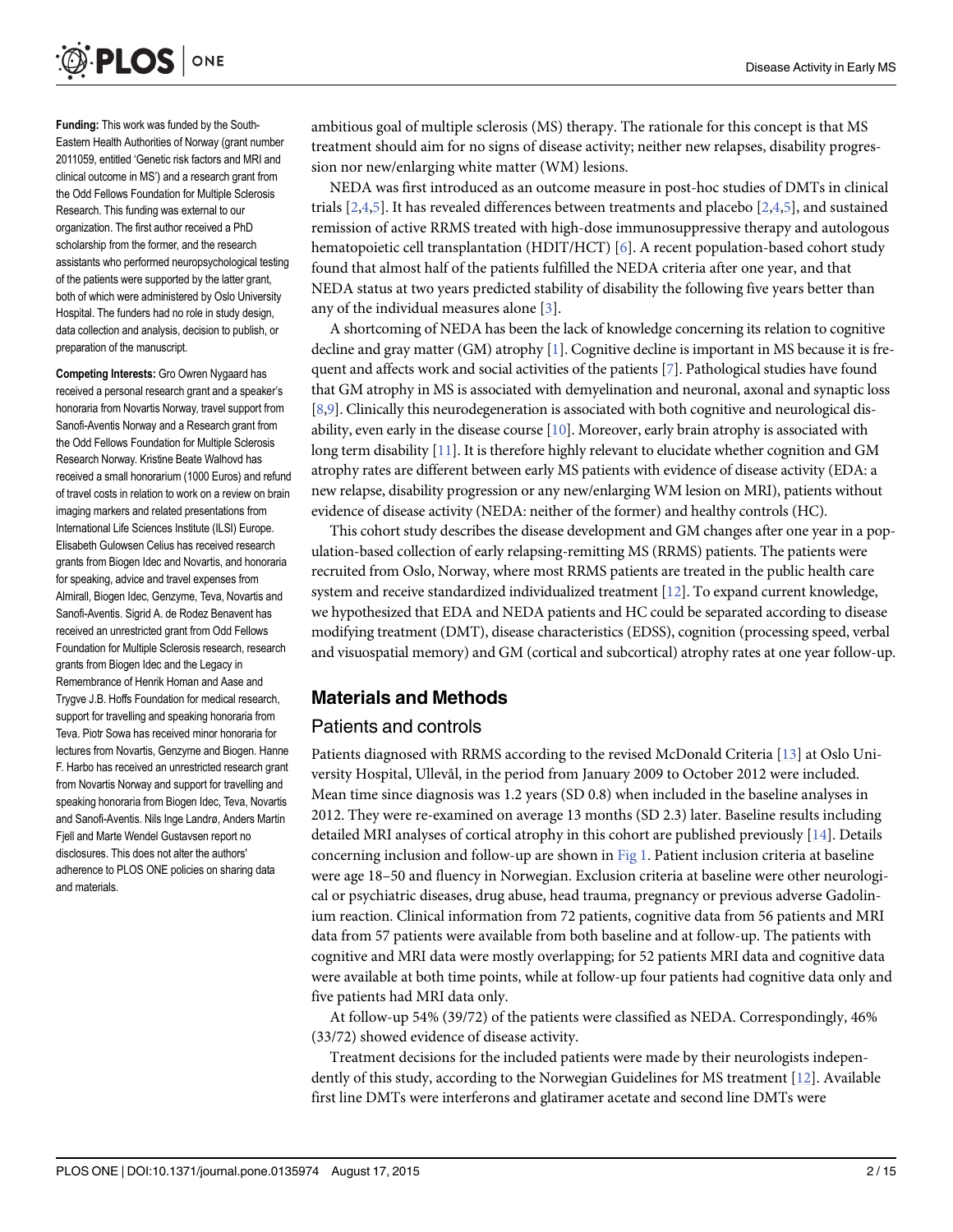<span id="page-2-0"></span>



[Fig 1. F](#page-1-0)low chart of patients and controls. Loss to clinical follow-up: moved  $(n = 1)$ . Loss to MRI follow-up: pregnancy  $(n = 4)$ , no contact/declined to participate ( $n = 3$ ), moved ( $n = 2$ ), incomplete MRI ( $n = 5$ ).

doi:10.1371/journal.pone.0135974.g001

natalizumab and fingolimod. The treatment was reconsidered with appearance of new relapses, neurological worsening, MRI progression, adverse side effects, neutralizing antibodies or for personal reasons. We applied an intention-to-treat approach in the analyses and thus reported the baseline treatment of the patients with EDA or NEDA at follow-up.

The controls were selected from the ongoing project "Cognition and plasticity through the lifespan" at the Department of Psychology, University of Oslo, from a pool of approximately 150 eligible participants [[15](#page-13-0)]. HC inclusion criteria were fluency in Norwegian, no known neurological or psychiatric disease, drug abuse, head trauma, depressive symptoms (BDI>16) or subjective worries concerning cognitive function. They were matched with the RRMS patients on group level at baseline, based on age, gender and availability of MRI at baseline and followup. The controls were followed up after 42 months (SD 4.5).

All participants gave written informed consent and the study was approved by the regional ethical committee of South Eastern Norway (REK).

## Definition of relevant terms

A relapse was defined as any new neurological symptoms, not associated with fever or infection, lasting for at least 24 hours and accompanied by new neurological signs. Disability progression was defined as an increase in  $EDSS \geq 1$  compared to baseline in the absence of a relapse the last six weeks before examination. Radiological progression was defined as at least one new/ enlarging T2 or FLAIR WML (with or without gadolinium enhancement on T1) compared to MRI at baseline. Patients with either a relapse, or disability progression or radiological progression were classified as EDA. Patients with no relapses, no disability progression and no radiological progression at follow-up compared to baseline were classified as NEDA.

## Neurological and neuropsychological examination

Most patients ( $n = 64$ ) underwent a full neurological examination, including EDSS, by one of two Neurostatus certified medical doctors [\(http://www.neurostatus.net/](http://www.neurostatus.net/)), within the same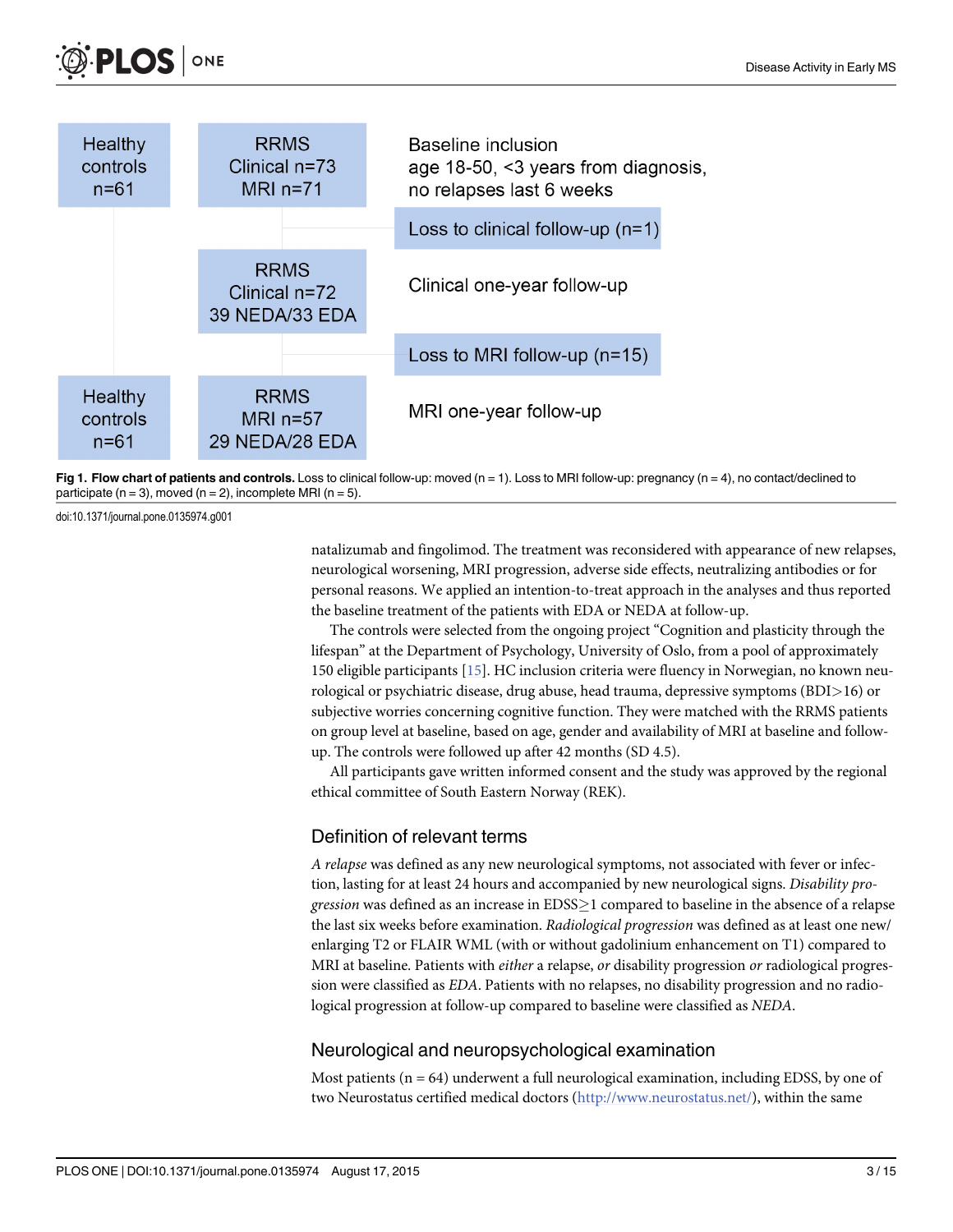<span id="page-3-0"></span>week as their MRI examination at baseline and follow-up. For the remaining patients ( $n = 8$ ) information was collected from the patients' medical records. Information about DMTs was collected both from patient interviews and from medical records.

At both time points, patients were tested for verbal memory (California Verbal Learning Test 2 (CVLT 2), alternate form used at follow-up [[16](#page-13-0)]), processing speed (the Symbol Digits Modalities Test (SDMT) [[17\]](#page-13-0)) and visuospatial memory (Brief Visuospatial Memory Test— Revised (BVMT-R) alternate form used at follow-up [[18](#page-13-0)]). They further filled out questionnaires on fatigue (Fatigue Severity Scale, FSS [[19](#page-13-0)]) and depressive symptoms (Beck Depressive Inventory II, BDI [[20](#page-13-0)]).

At baseline the patients also underwent the tests included in the Multiple Sclerosis Functional Composite (MSFC) [[21](#page-13-0)], and hence performed the Paced Auditory Serial Attention Test (PASAT), the nine hole peg-test (9HP) and the timed 25 foot walk test (T25FW). The raw scores of the neuropsychological tests were used in the analyses.

#### Image acquisition

Patients and controls underwent cerebral MRI examinations using the same 1.5 T Siemens Avanto scanner (Siemens Medical Solutions) with a 12 channel head coil. The controls were scanned between June 2007 and December 2008 at baseline, and between January 2011 and June 2013 at follow-up. The patients were scanned between January 2012 and January 2013 at baseline and between April 2013 and February 2014 at follow-up. The patients were instructed to lie in a standardized position in the scanner. The MRI sequence used for volumetric analyses were 3 dimensional T1-weighted Magnetization Prepared Rapid Gradient Echo (MP-RAGE) sequences, with the following sequence parameters: repetition time / echo time / time to inversion / flip angle = 2400 ms / 3.61 ms / 1000 ms /  $8^\circ$ , matrix 192  $\times$  192, field of view = 240. Each scan lasted 7 min 42 s and consisted of 160 sagittal slices with a voxel size of  $1.20 \times 1.25 \times 1.25$  mm. The sequences were kept identical between the scanning periods. For clinical radiological evaluation of the patients FLAIR, T2 and pre- and post-gadolinium T1 MP-RAGE sequences were used. Details concerning the remaining sequences have been described earlier [[14](#page-13-0)].

#### Image analyses

Information about radiological progression was extracted from the routinely reported evaluations of the cerebral MRI scans made by neuroradiologists at the hospital, and categorized as either radiological progression or no radiological progression by the first author (GON).

The original scans from both time points were visually inspected to assure good quality before the segmentation. For volumetric analyses, the baseline images were reprocessed, so that both baseline and follow-up images of patients and controls were processed with the same software version, Freesurfer version 5.3 [\(http://surfer.nmr.mgh.harvard.edu](http://surfer.nmr.mgh.harvard.edu)). To extract reliable volume estimates, images were automatically processed with the longitudinal stream in Freesurfer [[22\]](#page-13-0). The processing steps included registration of the scans to a common atlas, ensuring that minor differences in head positioning in the scanner would not affect the results. An unbiased within-subject template was created using robust, inverse consistent registration [\[23](#page-13-0)]. Several processing steps, such as skull stripping, Talairach transformations, atlas registration, spherical surface maps and segmentations were then initialized with common information from the within-subject template, in order to increase reliability and statistical power [\[22\]](#page-13-0). After segmentation, one scan was discarded because of obvious segmentation mistakes. Data from the further scans were transferred to SPSS for statistical analyses.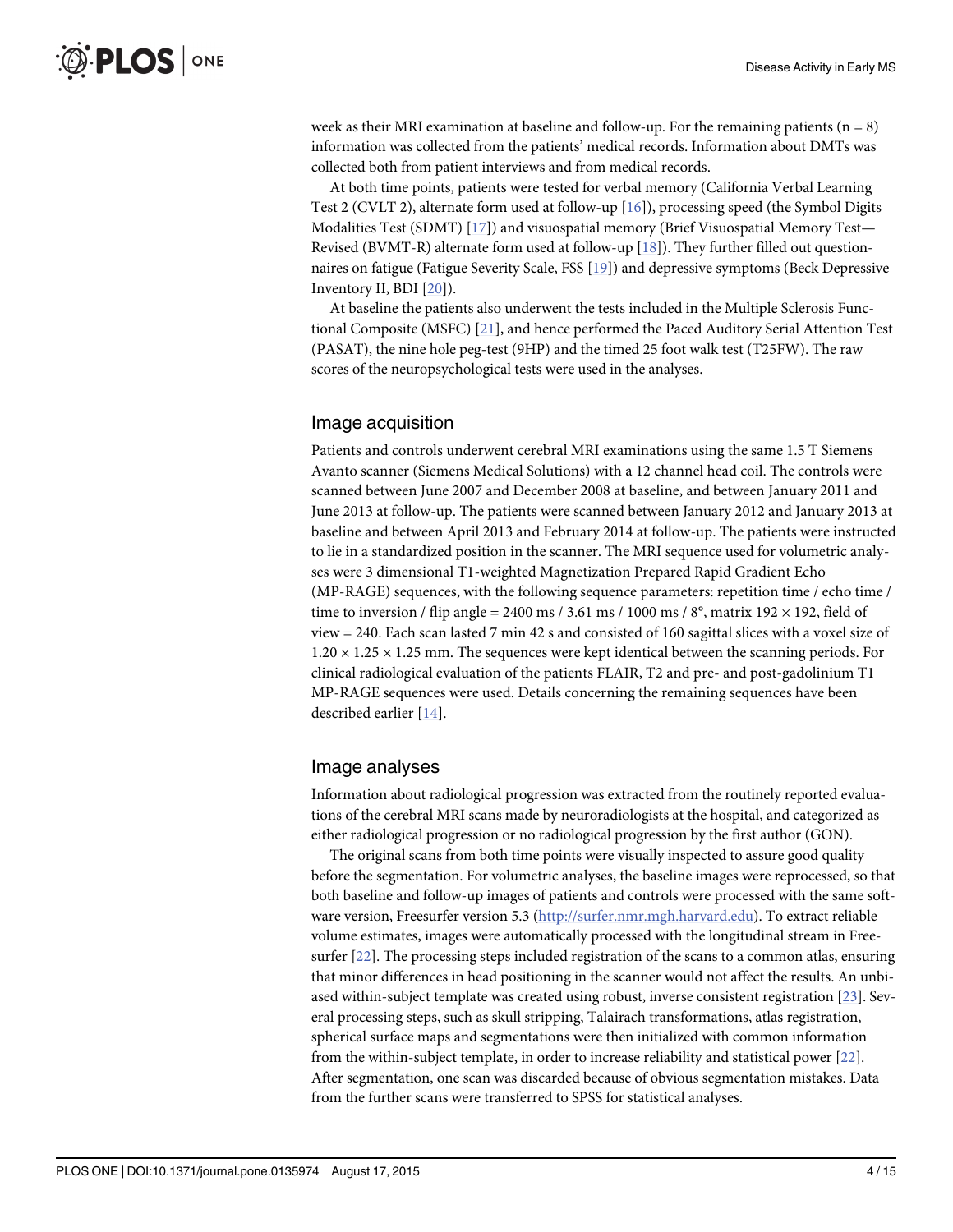## <span id="page-4-0"></span>Statistical analyses

We used IBM SPSS Statistics v 22 (SPSS, Chicago, IL) for statistical analyses. We visually inspected histograms and Q-Q plots of the data to assess whether the data was normally distributed. All data satisfied this normality check. We then tested for difference between patients and controls, between the patients at different time points and between subgroups (EDA, NEDA and HC) with independent samples t-tests, paired samples t-tests,  $\chi^2$  —tests and oneway between-group analyses of variance (ANOVAs) with Bonferroni-corrected post-hoc tests as appropriate. The  $\chi^2$ -tests performed on categorical variables with two values only (e.g. gender) were corrected for possible overestimation with Yate's continuity correction. All results are reported based on a significance level of  $\alpha$  = 0.05.

To control for differences in age and gender between the patient groups (EDA and NEDA) we also performed one-way between-group analyses of covariance (ANCOVAs) where appropriate, with the dependent variable of interest (volumetric measurements and atrophy rates), group as a fixed factor, and age and gender as covariates.

The scan interval was longer for HC than patients, therefore annual percent change of the cortical and subcortical volumes were estimated as described in Freesurfer version 5.3 [\[23\]](#page-13-0). We calculated the symmetrized annual percent change as this rate: ((follow-up-volume  $\div$  baselinevolume) / (time between scans) divided by the average volume (0.5 x (baseline-volume + follow-up-volume)), taking into account both the different scanning intervals and possible image differences arising from movements or MRI distortions.

# Results

#### Demographics and clinical characteristics

The patients and controls included at baseline were similar concerning gender, (Table 1) as described previously  $[14]$  $[14]$  $[14]$ . There was a non-significant age difference between patients and controls included in the MRI analyses at baseline (patients 34.6 years, controls 33.5 years,  $t = 0.759$ ,  $p = 0.449$ ). However, because of the longer scan interval of the controls, the age of the participants at the mid-time between the two MRI acquisitions were similar in the two groups (patients 35.2 years, controls 35.3 years,  $t = -0.054$ ,  $p = 0.957$ ). The atrophy measurements therefore span similar age levels in both groups. The controls have one year more of education than the patients (ANOVA F(2, 133) = 3.0,  $p = 0.054$ , post-hoc Bonferroni-corrected tests revealed no significant pair-wise differences). In a previous publication we have shown that the general ability levels of patients and controls were similar, assessed with tests of vocabulary and

|                                     | <b>RRMS</b><br>$n = 72$ | <b>EDA</b><br>$n = 33$ | <b>NEDA</b><br>$n = 39$ | HС<br>$n = 61$ |
|-------------------------------------|-------------------------|------------------------|-------------------------|----------------|
| Female, n (%)                       | 52(72)                  | 17 $(52)^1$            | 35(90)                  | 47 (77)        |
| Age, years, mean (SD)               | 34.3(7.0)               | 33.8(6.6)              | 34.7(7.4)               | 33.5(8.4)      |
| Education, years, mean (SD)         | 15.1(2.3)               | 15.0(2.4)              | 15.1(2.1)               | 16.1(2.5)      |
| Follow-up period, months, mean (SD) | 13.4(2.3)               | 13.5(2.0)              | 13.4(2.5)               | 41.7 $(4.5)^2$ |

Independent samples t-tests, paired samples t-test,  $\chi^2$ -tests and ANOVAs with Bonferroni-corrected post-hoc tests as appropriate.

p-values<0.05 indicated with:

 $1$  proportion of female was different in the EDA group compared to NEDA and HC,

 $2$  The follow-up period was longer in the HC group compared to the EDA and NEDA groups.

doi:10.1371/journal.pone.0135974.t001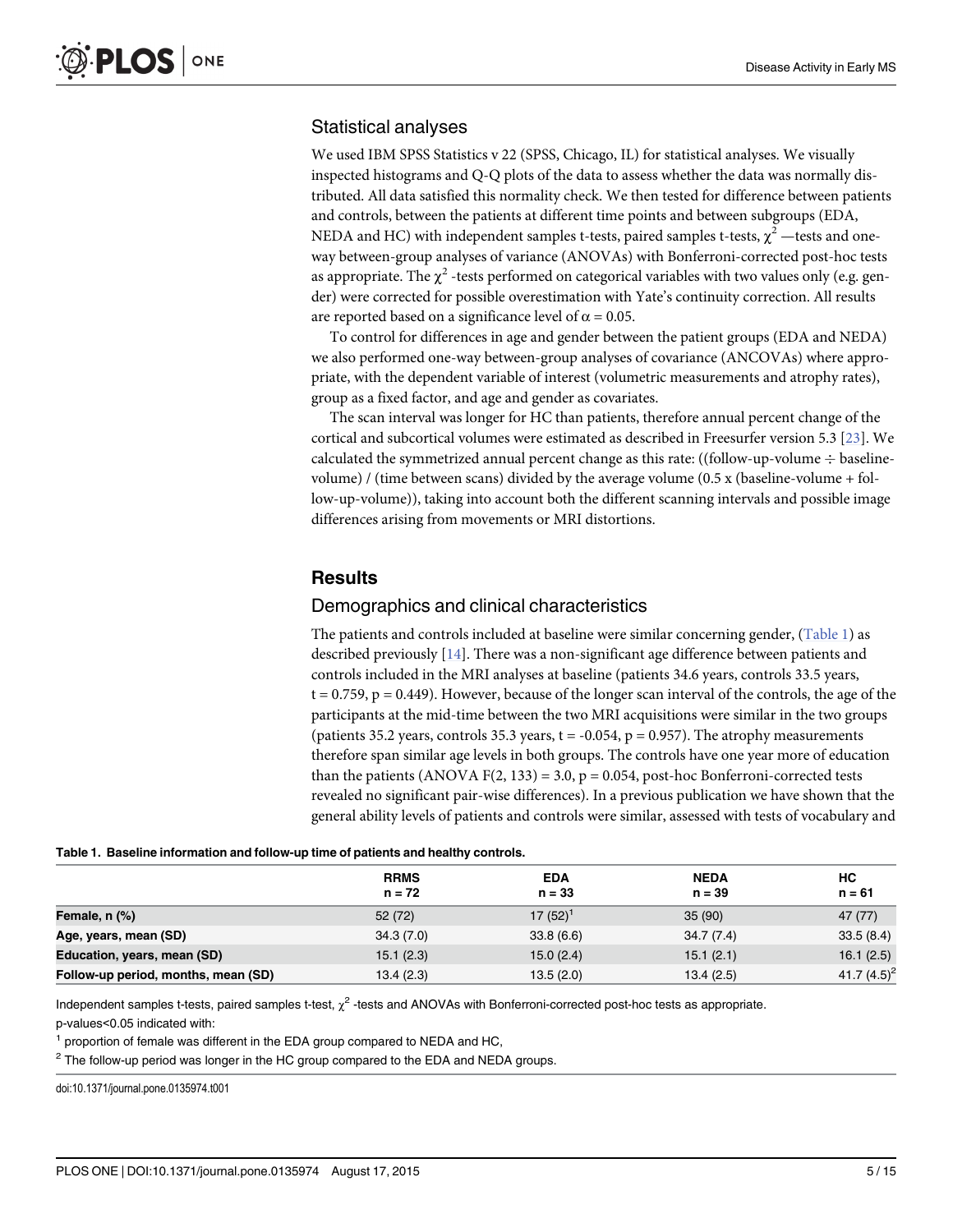<span id="page-5-0"></span>matrix reasoning, and we therefore considered the groups suitable for comparison [[14](#page-13-0)]. The moderate loss of patients to structural MRI did not alter the demographic or disease characteristics of the patient sample  $(S1$  and  $S2$  Tables). Therefore, we considered the patients with structural MRI data representative of the total patient cohort in the further analyses.

# Evidence of disease activity

Of the total RRMS sample, 54% (39/72) were classified as NEDA after one year. Correspondingly, 46% (33/72) showed either one or more evidences of disease activity [\(Fig 1\)](#page-2-0). During the follow-up period 14% (10/72) experienced relapses. The mean disability level in the patient group was stable. However, 15% (11/72) showed disability progression with an EDSS increase  $\geq$ 1. Radiological progression was found in 27% (17/62) of the patients compared to baseline MRI. The proportion of patients with different types of evidence of disease activity is illustrated in Fig 2.

There were more males in the EDA group compared to the NEDA group (48% (16/33) versus 10% (4/39),  $p = 0.001$ ). Age and years of education were similar ([Table 1](#page-4-0)). The two groups had similar disability, disease duration and relapse rate at baseline. At follow-up, however, the disability level differed between the patient groups ( $p = 0.010$ ). The change in disability during the one-year observation thus differed significantly between the groups ( $p = 0.001$ ). The EDA group showed a disability progression (EDSS:  $1.8-2.2$ ,  $p = 0.01$ ), while the NEDA group showed a significant improvement in disability from baseline (EDSS:  $2.0-1.7$ ,  $p<0.001$ ) [\(Table 2a](#page-6-0), [Fig 3\)](#page-7-0).

## Evidence of disease activity in different treatment groups

There were more patients using first line, and less patients using none or second line DMT at baseline in the EDA group compared to the NEDA group ( $\chi^2$  (2, 72) = 11.3, p = 0.004)). Of the patients using no DMT at baseline, 29% (4/14) showed EDA one year later. Of the patients using first line DMT, 60% (28/47) showed EDA. Among patients using second line DMT at baseline, only 9% (1/11) were in the EDA group one year later ( $Fig 4$ ). The patients on first line





doi:10.1371/journal.pone.0135974.g002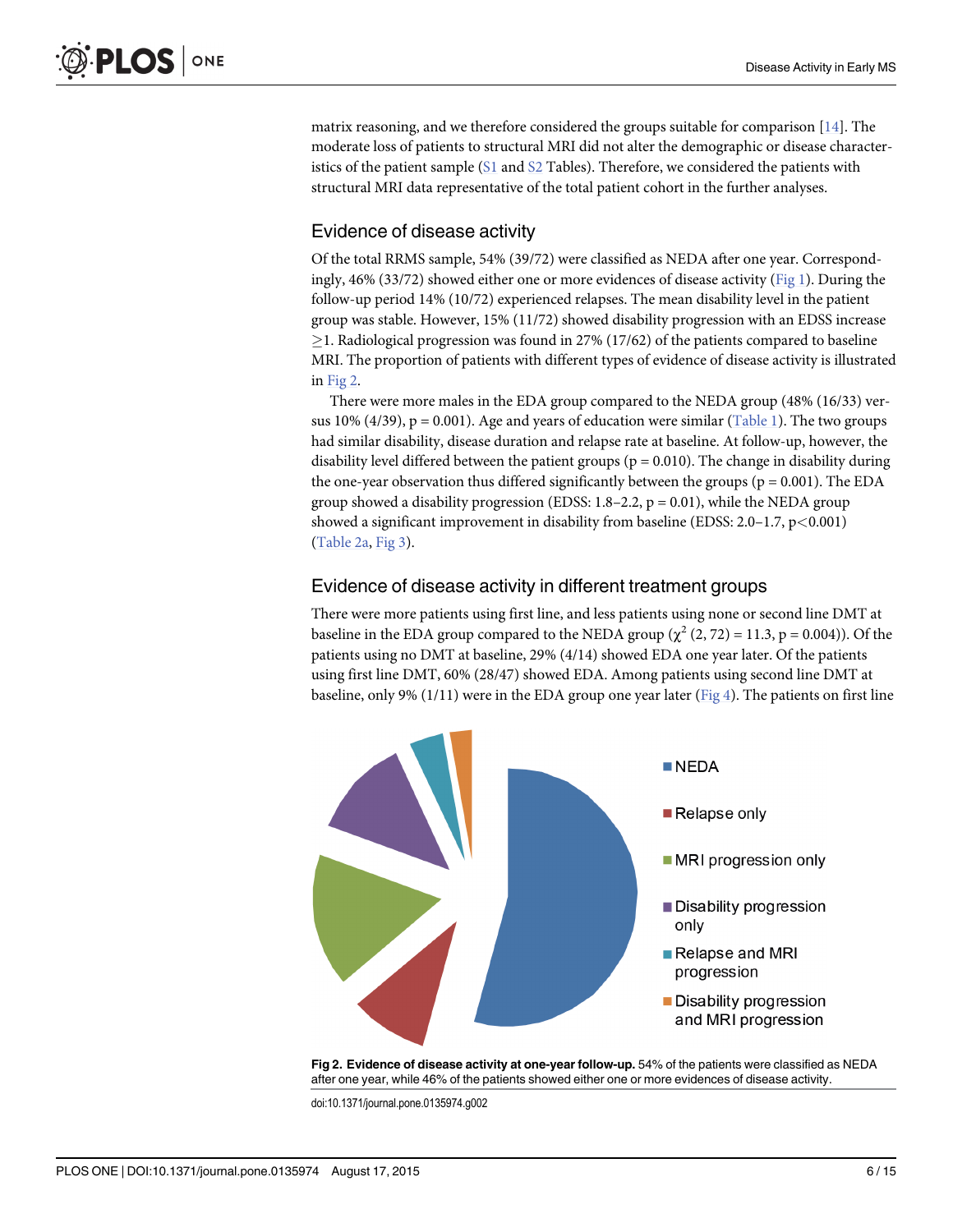<span id="page-6-0"></span>[Table 2.](#page-5-0) Disease characteristics, fatigue, depressive symptoms and cognitive assessment of patients according to evidence of disease activity at baseline and follow-up.

|                                          | <b>Baseline</b> |             | Follow-up      |                   |  |
|------------------------------------------|-----------------|-------------|----------------|-------------------|--|
|                                          | <b>EDA</b>      | <b>NEDA</b> | <b>EDA</b>     | <b>NEDA</b>       |  |
|                                          | $n = 33$        | $n = 39$    | $n = 33$       | $n = 39$          |  |
| a. Disease characteristics               |                 |             |                |                   |  |
| Neurological disability, EDSS, mean (SD) | 1.8(0.8)        | 2.0(0.8)    | $2.2(0.9)^1$   | 1.7 $(0.6)^{2,3}$ |  |
| Disease duration, years, mean (SD)       | 1.9(1.8)        | 2.5(2.1)    | 3.0(1.8)       | 3.6(2.1)          |  |
| Relapse rate, relapses/year, mean (SD)   | 1.4(0.8)        | 1.5(1.8)    | $0.8(0.5)^1$   | $0.7(0.5)^2$      |  |
| T25FW, s, mean (SD)                      | 3.9(0.5)        | 4.0(0.6)    | $\blacksquare$ |                   |  |
| 9HP, s, mean (SD)                        | 21.0(3.8)       | 20.3(3.0)   |                |                   |  |
|                                          | <b>Baseline</b> |             | Follow-up      |                   |  |
|                                          | <b>EDA</b>      | <b>NEDA</b> | <b>EDA</b>     | <b>NEDA</b>       |  |
|                                          | $n = 32$        | $n = 38$    | $n = 32$       | $n = 38$          |  |
| b. Fatigue and depressive symptoms       |                 |             |                |                   |  |
| Fatigue, FSS, mean (SD)                  | 3.9(1.7)        | 4.3(1.8)    | 3.6(1.7)       | 3.9(2.0)          |  |
| Depressive symptoms, BDI, mean (SD)      | 6.9(5.1)        | 9.2(6.3)    | 7.8(6.4)       | 7.8(5.7)          |  |
|                                          | <b>Baseline</b> |             | Follow-up      |                   |  |
|                                          | <b>EDA</b>      | <b>NEDA</b> | <b>EDA</b>     | <b>NEDA</b>       |  |
|                                          | $n = 33$        | $n = 38$    | $n = 26$       | $n = 30$          |  |
| c. Cognitive assessment                  |                 |             |                |                   |  |
| Processing speed, SDMT, mean (SD)        | 54 (10)         | 52(8)       | 55 (10)        | 54(9)             |  |
| Processing speed, PASAT, mean (SD)       | 47 (10)         | 45 (9)      | $\sim$         |                   |  |
| Verbal memory, CVLT, mean (SD)           | 60(11)          | 65 (10)     | 64 $(9)^1$     | 68 (7)            |  |
| Visuospatial memory, BVMT-R, mean (SD)   | 29(6)           | 29(5)       | 30(4)          | 28(5)             |  |

a. Disease duration: time from first symptom to baseline examinations, Relapse rate: total number of relapses/disease duration at baseline and follow-up, 9HP: 9 hole peg test, T25FW: timed 25 foot walk test. b. FSS: Fatigue Severity Scale, BDI: Beck Depression Inventory II. c. SDMT: Symbol Digit Modalities Test, PASAT: Paced Auditory Serial Addition Test 3 seconds, CVLT: California Verbal Learning Test, BVMT-R: Brief Visuospatial Memory Test Revised. Independent samples t-tests and paired samples t-tests as appropriate.

Bonferroni-corrected p-values<0.05 indicated with:

<sup>1</sup> difference between EDA at baseline and follow-up,

<sup>2</sup>difference between NEDA at baseline and follow-up,

 $3$ difference between EDA and NEDA at follow-up.

doi:10.1371/journal.pone.0135974.t002

DMT had been using the same treatment for a mean of 10 months (SD 8.4) and the patients on second line DMT had been using the same DMT for a mean of 7 months (SD 4.6) at baseline. The NEDA patients had been using the same DMT for longer than the EDA patients (NEDA patients: mean  $11.8$  (SD 9.3) months, EDA patients: mean 7.0 (SD 5.2) months,  $p = 0.018$ ). During the one year follow-up, 31% (22/72) of the patients changed DMT, either between first line treatments (n = 8) or between treatment groups (n = 14) ( $Fig 5$ ). There were less patients changing DMT in the NEDA group than in the EDA group (NEDA patients with change in treatment: 18% (7/39), EDA patients with change in treatment: 45% (15/33),  $\chi^2$  (1, 72) = 5.1,  $p = 0.023$ ).

# Evidence of disease activity and fatigue, depressive symptoms and cognitive assessment

At baseline, EDA and NEDA patients had similar scores on fatigue, depressive symptoms and cognitive assessments ( $Table 2b$  and  $2c$ ). At one year follow-up, the EDA group showed an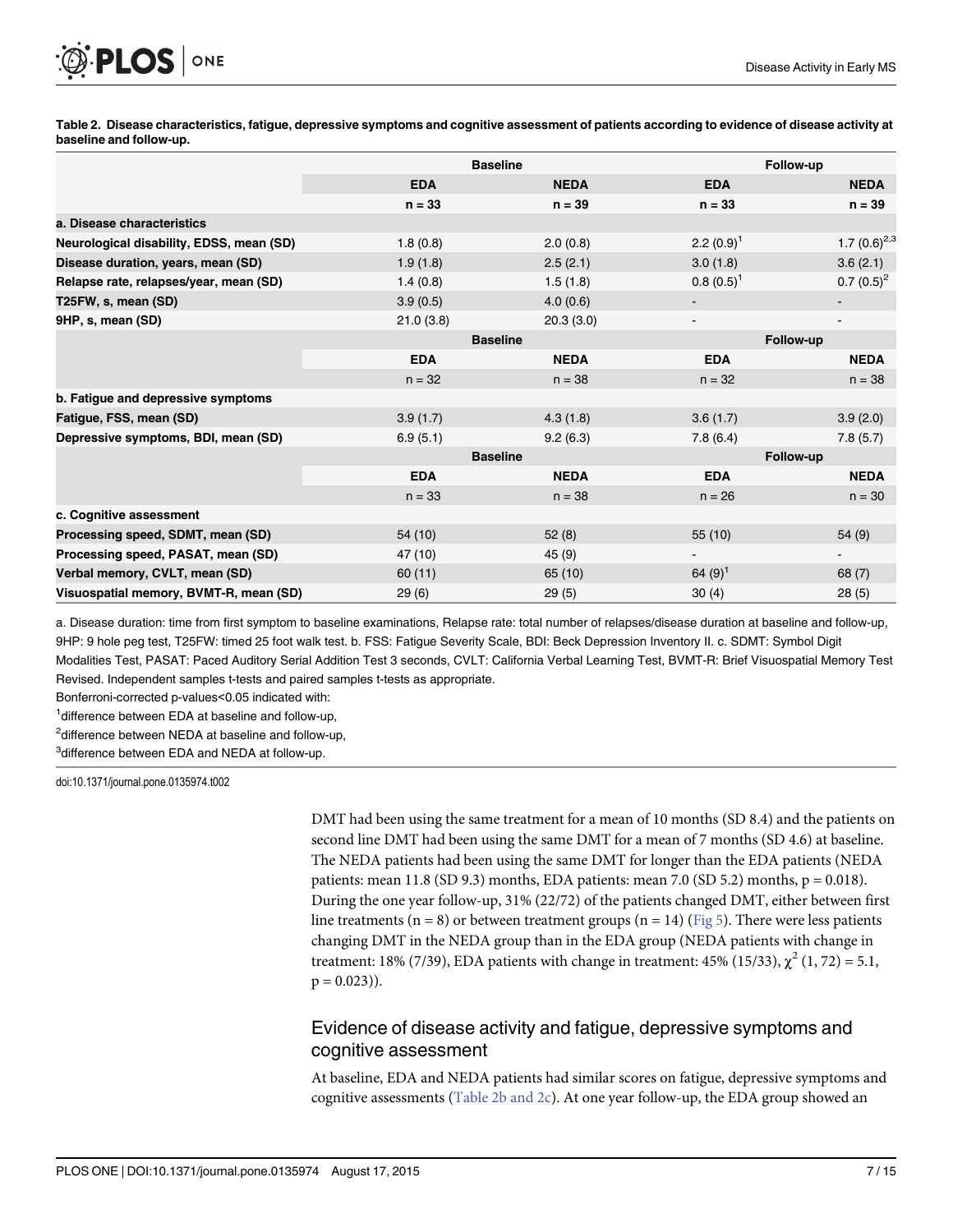<span id="page-7-0"></span>

[Fig 3. C](#page-5-0)hange in disability after one year. The patient group as a whole had stable disability scores from baseline to follow-up. NEDA patients improved in disability, while the EDA patients showed a disability progression at one-year follow-up.

doi:10.1371/journal.pone.0135974.g003

improvement in verbal memory (CVLT 60–64, Bonferroni-corrected  $p = 0.012$ ). Further cognitive tests, fatigue and depression scores were stable in both groups ([Table 2b and 2c](#page-6-0)).

#### Evidence of disease activity and gray matter atrophy

Of the patients with available structural MRI data at follow-up, 51% (29/57) fulfilled the NEDA criteria. The patient groups and controls had similar intracranial volumes, ensuring comparability of GM volumes between the groups. Supratentorial WM volumes were similar. As illustrated in [Table 3](#page-8-0), there were differences in both cortical and subcortical GM volumes at baseline between the groups. Post-hoc pair-wise Bonferroni-corrected ANCOVA tests



[Fig 4. D](#page-5-0)isease activity in different treatment groups. Treatment groups as baseline of patients with EDA or NEDA one year later.

doi:10.1371/journal.pone.0135974.g004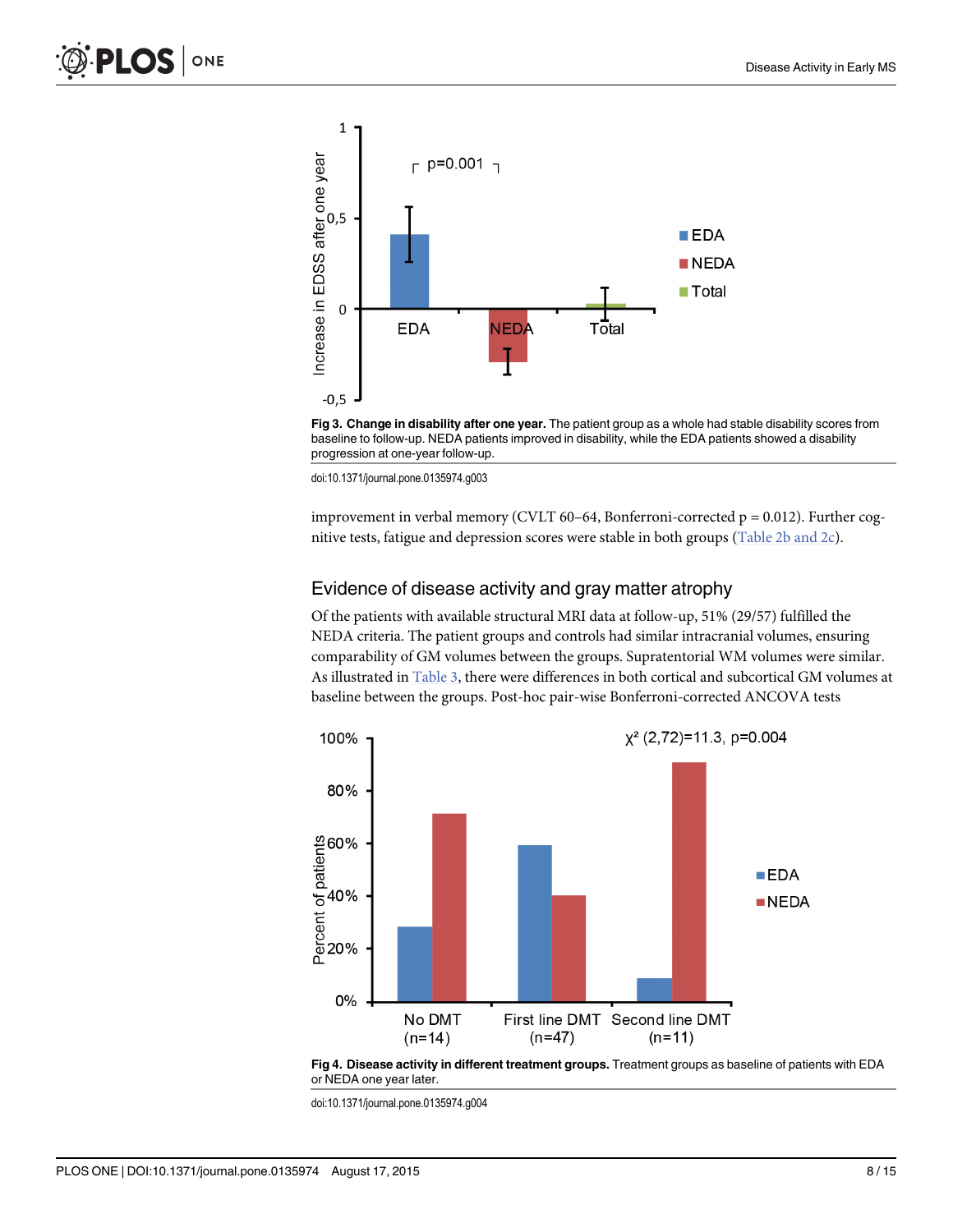<span id="page-8-0"></span>

[Fig 5. P](#page-6-0)atients in different treatment groups at baseline and follow-up. The arrows indicate change in treatment groups of patients from baseline to follow-up. Eight patients changed first line treatment during the period, not illustrated.

doi:10.1371/journal.pone.0135974.g005

identified significant differences in cortical GM volume between NEDA and HC ( $F(1, 90) =$ 7.13, p = 0.027), while EDA and HC (F(1, 89) = 3.9, p = 0.153) and EDA and NEDA (F(1, 57) = 0.012,  $p = 0.912$ ) cortical GM volumes were similar. Similar tests with subcortical GM volume as dependent variable revealed significant differences in subcortical GM volumes at baseline between NEDA and HC (F(1, 90) = 10.7, p = 0.006) and EDA and HC (F(1,89) = 8.1,  $p = 0.018$ ), but not between NEDA and EDA (F(1, 57) = 0.4,  $p = 0.519$ ). Thus both patient groups showed smaller subcortical volumes than HC at baseline, while cortical volumes of the EDA patients were not significant different from HC at baseline.

The annual percent change in subcortical GM volume differed between the groups  $(ANOVA: F(2, 118) = 8.1, p = 0.001)$ . The atrophy rate was numerically higher in the EDA than the NEDA group, but this difference did not reach significance (EDA: -1.05%, NEDA:  $-0.68\%$ , Bonferroni-corrected post-hoc test  $p = 0.305$ ). EDA patients had higher subcortical atrophy rates than HC (Bonferroni-corrected post-hoc test  $p$ <0.001), while NEDA patients were not significantly different from HC (Bonferroni-corrected post-hoc test  $p = 0.130$ ). The annual percent change in cortical GM volume was not significantly different between the groups (ANOVA:  $F(2, 118) = 0.201$ ,  $p = 0.819$ ) [\(Table 4](#page-9-0), [Fig 6](#page-9-0)).

We further performed ANCOVAs with age and gender as covariates, group as a fixed factor and cortical and subcortical annual atrophy rates as dependent variables, which did not alter the result, neither for subcortical atrophy rate  $F(2, 118) = 7.2$ ,  $p = 0.001$ ) nor for cortical atrophy rate  $F(2, 118) = 0.122$ ,  $p = 0.886$ ).

| Table 3. Baseline MRI characteristics of patients and controls. |  |  |  |
|-----------------------------------------------------------------|--|--|--|
|-----------------------------------------------------------------|--|--|--|

|                                 | <b>NEDA</b><br>$n = 29$ |           | <b>EDA</b><br>$n = 28$ |     | HC.<br>$n = 61$ |     | <b>ANCOVA</b> |                        |         |
|---------------------------------|-------------------------|-----------|------------------------|-----|-----------------|-----|---------------|------------------------|---------|
|                                 |                         |           |                        |     |                 |     |               |                        |         |
|                                 | Mean (mL)               | <b>SD</b> | Mean (mL)              | SD  | Mean (mL)       | SD  | F             | Partial n <sup>2</sup> | D.      |
| Intracranial volume             | 1540                    | 121       | 1637                   | 145 | 1617            | 126 | 0.927         | 0.016                  | 0.399   |
| <b>Supratentorial WM volume</b> | 460                     | 42        | 489                    | 52  | 475             | 53  | 0.654         | 0.011                  | 0.522   |
| <b>Cortical GM volume</b>       | 473                     | 35        | 494                    | 44  | 500             | 35  | 4.21          | 0.069                  | 0.017   |
| <b>Subcortical GM volume</b>    | 56.7                    | 4.8       | 59.0                   | 3.9 | 60.7            | 4.4 | 8.14          | 0.126                  | < 0.001 |

WM: white matter, GM: gray matter. The total neuroanatomical volumes, i.e. of both hemispheres combined, are presented. ANCOVAs were performed to test for differences in neuroanatomical volumes between the groups.

doi:10.1371/journal.pone.0135974.t003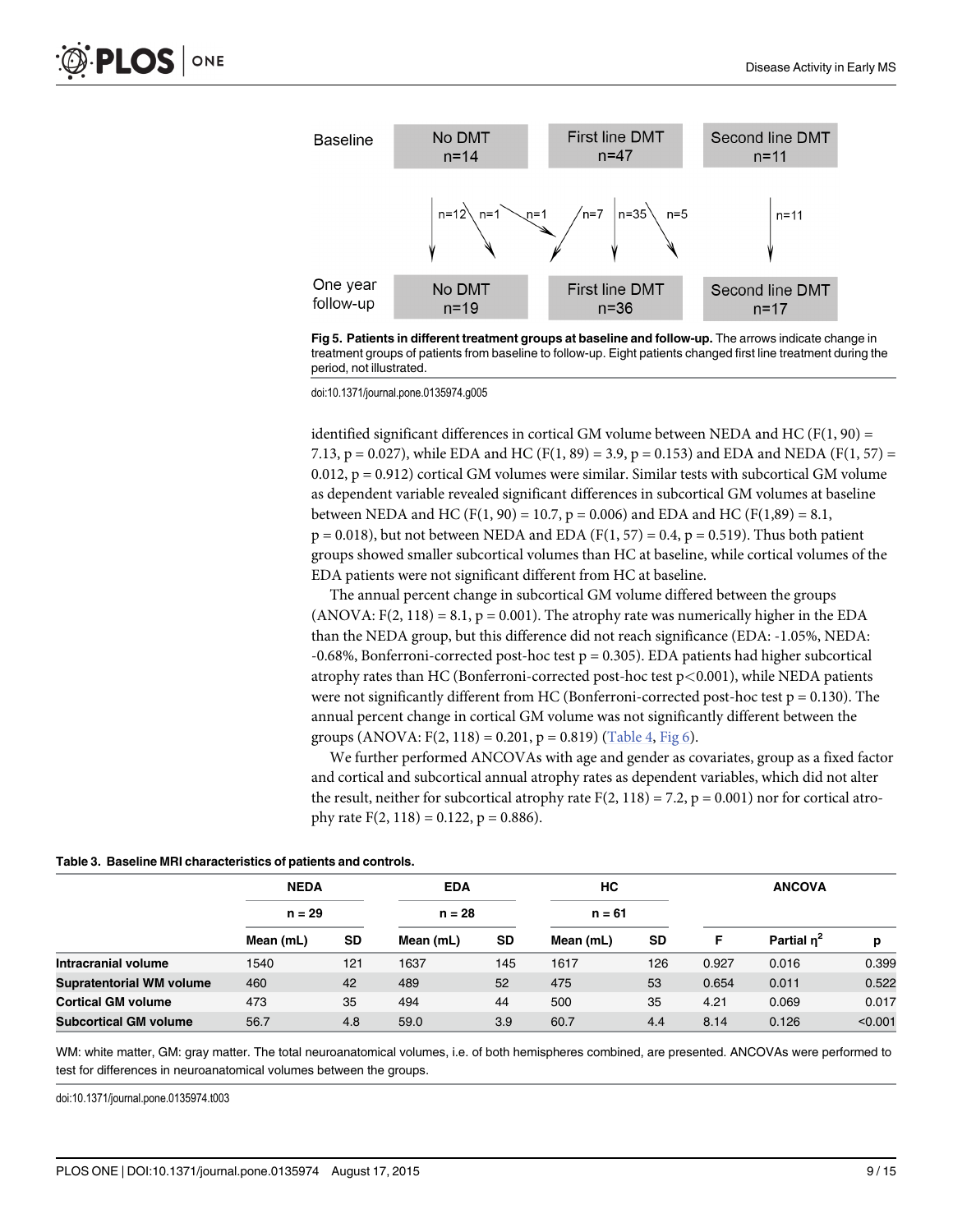#### <span id="page-9-0"></span>[Table 4.](#page-8-0) Annual percent change of MRI volumes of patients and controls.

|                                                            | Annual percent change   |                        |                         |                 |  |  |
|------------------------------------------------------------|-------------------------|------------------------|-------------------------|-----------------|--|--|
|                                                            | <b>RRMS</b><br>$n = 57$ | <b>EDA</b><br>$n = 28$ | <b>NEDA</b><br>$n = 29$ | HC.<br>$n = 61$ |  |  |
| Intracranial volume, annual percent change, mean (SD)      | $-0.11(1.0)$            | $-0.18(1.28)$          | $-0.04(0.64)$           | $-0.05(0.18)$   |  |  |
| Supratentorial WM volume, annual percent change, mean (SD) | $-0.26(1.5)$            | $-0.47(1.7)$           | $-0.06(1.21)$           | 0.08(0.38)      |  |  |
| Cortical GM volume, annual percent change, mean (SD)       | $-0.36(1.9)$            | $-0.33(2.04)$          | $-0.39(1.72)$           | $-0.51(0.6)$    |  |  |
| Subcortical GM volume, annual percent change, mean (SD)    | $-0.86(1.1)^1$          | $-1.05(1.10)^2$        | $-0.68(1.12)$           | $-0.30(0.43)$   |  |  |

Annual percent change for patients and controls. Independent samples t-tests and ANOVAs with Bonferroni-corrected post-hoc tests were used to test for differences between the groups. Significant differences in atrophy rates were identified between:

<sup>1</sup> RRMS and HC (p-value<0.001) and,

<sup>2</sup> EDA and HC(p-value<0.001).

doi:10.1371/journal.pone.0135974.t004

## **Discussion**

We found evidence of disease activity after one year in almost half of the RRMS patients in this population-based cohort study. Disability at follow-up not only separated the two patient groups;-we also observed an improvement in disability in the NEDA group. Cognition was stable or improved in both patient groups, while only EDA patients had higher subcortical atrophy rates than HC.

An annual NEDA rate of approximately 50% is comparable to a recent cohort study, which found a one year NEDA rate in early MS patients of 0.46 [[3](#page-12-0)]. Lower NEDA rates have been observed in most clinical trials, both for patients receiving DMTs and placebo [\[2,4,5](#page-12-0)], while a recent interim report on HDIT/HCT reported 78% NEDA after 3 years [[6\]](#page-12-0). These difference may be caused by differences in inclusion criteria (in our study patients were included irrespective of disease activity, while most clinical trials include patients with active disease only),



[Fig 6. A](#page-8-0)nnual gray matter atrophy rates. ANOVAs with Bonferroni-corrected post-hoc tests revealed that subcortical annual atrophy rates differed between patients with evidence of disease activity and healthy controls. Patients with no evidence of disease activity had similar atrophy rates as controls. Cortical atrophy rates were similar in all groups.

doi:10.1371/journal.pone.0135974.g006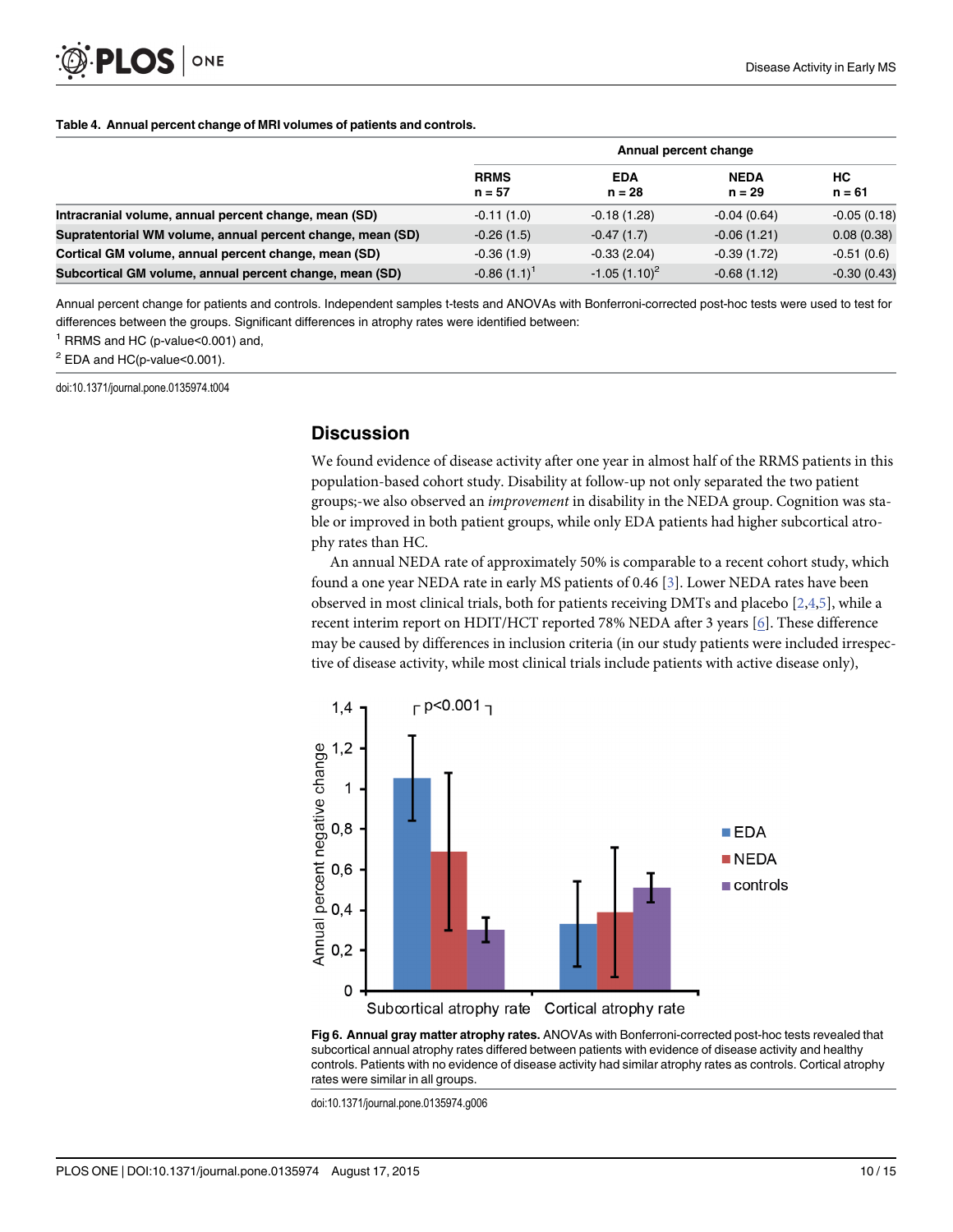<span id="page-10-0"></span>treatment (the patients in our cohort were assigned to treatment by their neurologist, not randomized) or disease duration (all patients in our cohort have disease duration  $\leq$  3 years). However, the present literature shows that we are still far from the goal of no evidence of disease activity in MS patients. The low proportion of NEDA among the patients receiving first line DMTs (40% (20/47)) is of particular interest. Even though there is some evidence that interferons delay the diagnosis in patients with clinically isolated syndrome [\[24\]](#page-13-0), long term effects of first line DMTs in registry studies remain uncertain [\[25,26\]](#page-13-0). Our study supports that these drugs may not give sufficient protection against disease activity in early MS.

The NEDA patients improved in disability in our study, as in the recent HDIT/HCT study [\[6](#page-12-0)], an outcome which reported in MS studies [[27](#page-13-0)]. Our findings may have been caused by a "regression to the mean"-effect in the NEDA patients, i.e. these patients might have an unusually active disease before study onset, and returned to a normal, and lower, disease activity during follow-up. However, baseline disease characteristics (relapse rate and EDSS) were similar between the patient groups. This supports our observation of disability improvement in the NEDA patients, which may reflect tissue repair in the absence of inflammation.

In the NEDA group, there was a trend towards an improvement in processing speed (probably the main cognitive domain affected in MS [[28](#page-13-0)]) during the short observation period of this study, possibly as a consequence of disease stability. The EDA patients caught up with the NEDA group on verbal learning at follow-up, possibly due to a combination of practice effects and because they had not yet reached the ceiling of the test score at baseline. Patients in both groups had high levels of education and most were students or working [\[14\]](#page-13-0), perhaps postponing, concealing or protecting them against cognitive decline [[29,30](#page-13-0)]. Fatigue and depressive symptoms were also similar between the patient groups in our study, both at baseline and at follow-up, indicating that neither of these factors can predict EDA, nor are they the direct consequence of EDA in a one-year perspective.

In line with previous studies  $[10,14]$  $[10,14]$ , the patients in our study showed both a thinner cerebral cortex and a smaller subcortical volume compared to controls, and annual subcortical GM atrophy rates were larger in patients than controls. The subcortical GM atrophy rates between the EDA and NEDA patients differed numerically, but were not significantly distinguishable in our sample. However, the subcortical atrophy rates of the patients with disease activity (EDA) were significantly higher than in the healthy controls. We therefore hypothesize that pathological neurodegeneration in this patient group drives the increased atrophy rates of the RRMS patients.

Pseudo-atrophy, the phenomenon that brain atrophy seems to accelerate with the onset of DMT in some MS patients, may obscure both clinical trials and observational studies, including the present study [\[31\]](#page-13-0). This effect may be strongest in the first months after DMT onset, and is suggested to be caused either by resolution of edema or a reduction in inflammatory cells, like microglia [\[32\]](#page-14-0). Gadolinium-enhancing lesions at trial onset has been linked to higher atrophy rates the first two years after natalizumab initiation, but not with disability progression, indicating that a reduction in inflammation causes benign and transient high atrophy rates [[33](#page-14-0)]. Another study has found that pseudo-atrophy is most evident in WM, so that GM atrophy measures are still valid measures of true atrophy [\[34\]](#page-14-0). In our study most patients had been using the same DMT for more than half a year at baseline, so that at least some of the first critical time period of pseudo-atrophy had passed. The patients with evidence of disease activity more often changed treatment during the period. This change in treatment could have led to higher pseudo-atrophy rates in the EDA patient group. However, WM atrophy rates were similar between patients and controls, and between patients with and without evidence of disease activity. Thus the observed differences in GM atrophy rates in this study were most likely not caused by pseudoatrophy, but by true differences in volume loss.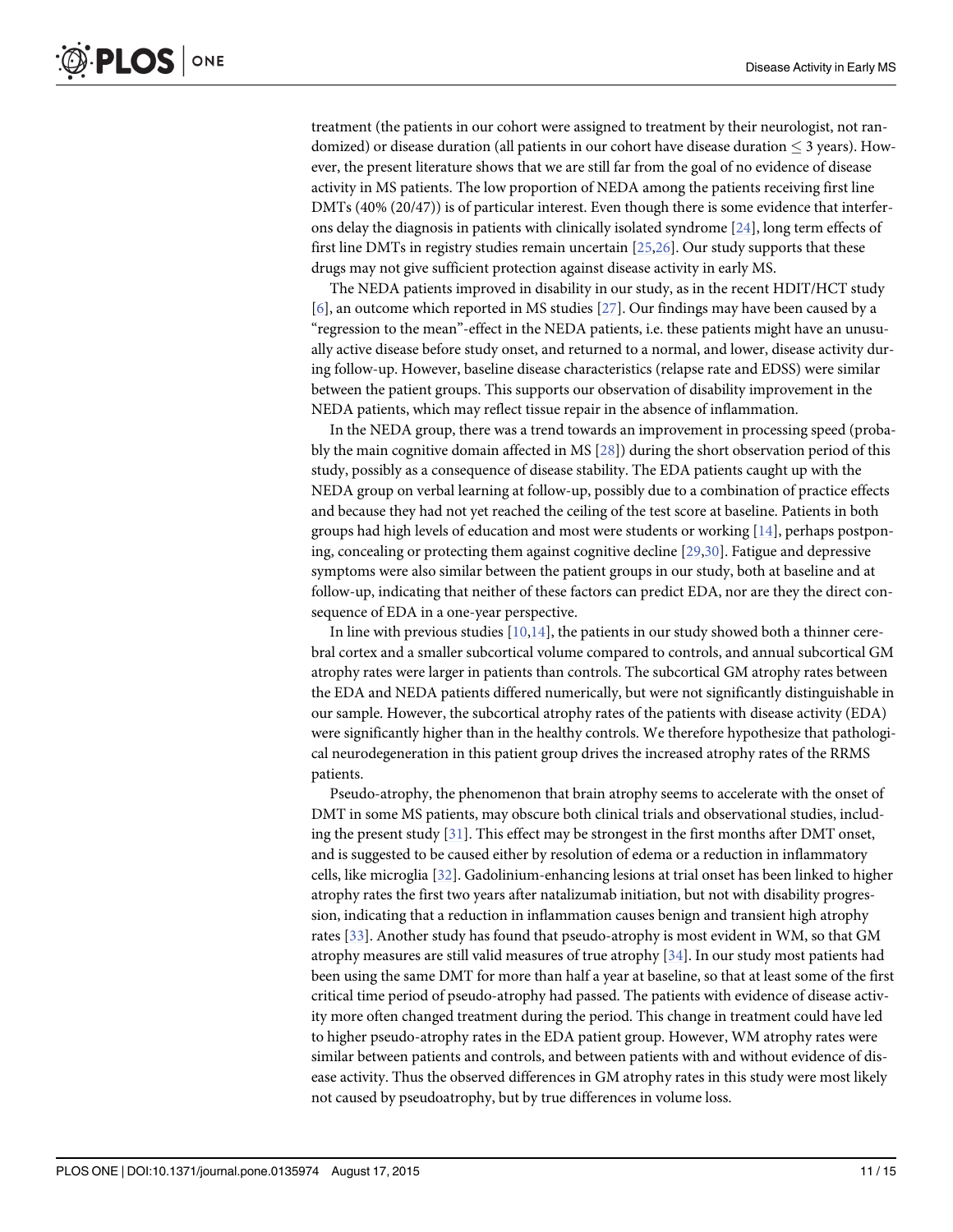<span id="page-11-0"></span>It is still debated what is the most relevant outcome measures when following a RRMS population [[1,](#page-12-0)[21](#page-13-0),[35](#page-14-0)]. Scoring algorithms utilizing different combinations of disability, relapses and/or MRI assessments have been proposed, like the modified Rio score [[36\]](#page-14-0) and the Magnetic Resonance Disease Severity Score [\[37](#page-14-0)], in addition to "no evidence of disease activity" (NEDA). There are some obvious disadvantages to NEDA: The measure is dichotomous, so that a small asymptomatic WML gets the same weight as a major clinical relapse. Further, EDSS increase, relapses and WML are related, and a sum score like NEDA may just measure the same underlying pathology in many ways. And even though we do not find any substantial change in cognition in our one-year follow-up, there is considerable evidence that cognitive assessments should be included in clinical MS evaluations [\[7\]](#page-12-0). However, NEDA does not add any extra examinations to the standard clinical evaluation of MS patients, it fits with international treatment guidelines  $[12,38]$  $[12,38]$  $[12,38]$ , and the ambition intrinsic to the term may keep clinicians alert and ensure individualized treatment of each MS patient.

Our population-based patient sample allowed us to study the disease development in a realworld sample of early RRMS patients. The access to almost complete clinical information at one year follow-up, the well-matched healthy controls and the stability of MRI acquisition throughout the study were the strengths of our study.

A limitation of this study was the short follow-up time. Some of the eligible patients in the region declined to participate, possibly leading to a somewhat biased patient sample. We further lost some patients when doing structural MRI follow-up. Even though the patients that were not included in the follow-up were similar to the whole RRMS sample demographically and clinically, we cannot rule out a loss-to-follow-up bias. Furthermore, our sample size was modest, and larger samples might reveal more group differences. The long scan interval in HC compared to the patient groups (3.5 vs 1.1 years) resulted in older HC at follow-up compared to the patients, so that our result could partly have resulted from the age difference between the groups. However, the age of the participants at the mid-time between the two MRI acquisitions was similar, so that the atrophy measurements span similar age levels in both groups. The longer time interval may also have allowed for more differences in MRI acquisitions between the scan periods, increasing the risk of a measurement error in the HC group. White matter lesions may interfere with automatic brain segmentations, and in this study, lesions masks were not available for lesion filling. This may have lead to an underestimation of gray matter volume and atrophy rates observed, especially in patients with new juxtacortical or infratentorial lesions [[39](#page-14-0)]. However, the impact of lesion filling on longitudinal analyses is not known [\[40](#page-14-0)]. Further, the within-subject approach applied to the longitudinal analyses in this study ensures estimation of precise intraindividual atrophy rates [[22](#page-13-0)]. Thus, our results should be validated in larger patient and control samples with longer follow-up time.

#### Conclusions

The striking differences in EDSS development at one year follow-up, combined with the high subcortical atrophy rates in EDA patients compared to controls, support the use of NEDA as an outcome measure in MS. The high subcortical atrophy rates in the EDA patients, combined with the high proportion of patients treated with first line DMTs in this patient group, underlines the need for treatment strategies targeting GM atrophy in early RRMS, especially in patients with evidence of disease activity.

## Supporting Information

[S1 Table](http://www.plosone.org/article/fetchSingleRepresentation.action?uri=info:doi/10.1371/journal.pone.0135974.s001). Demographic information of RRMS patients with clinical and MRI information. (DOCX)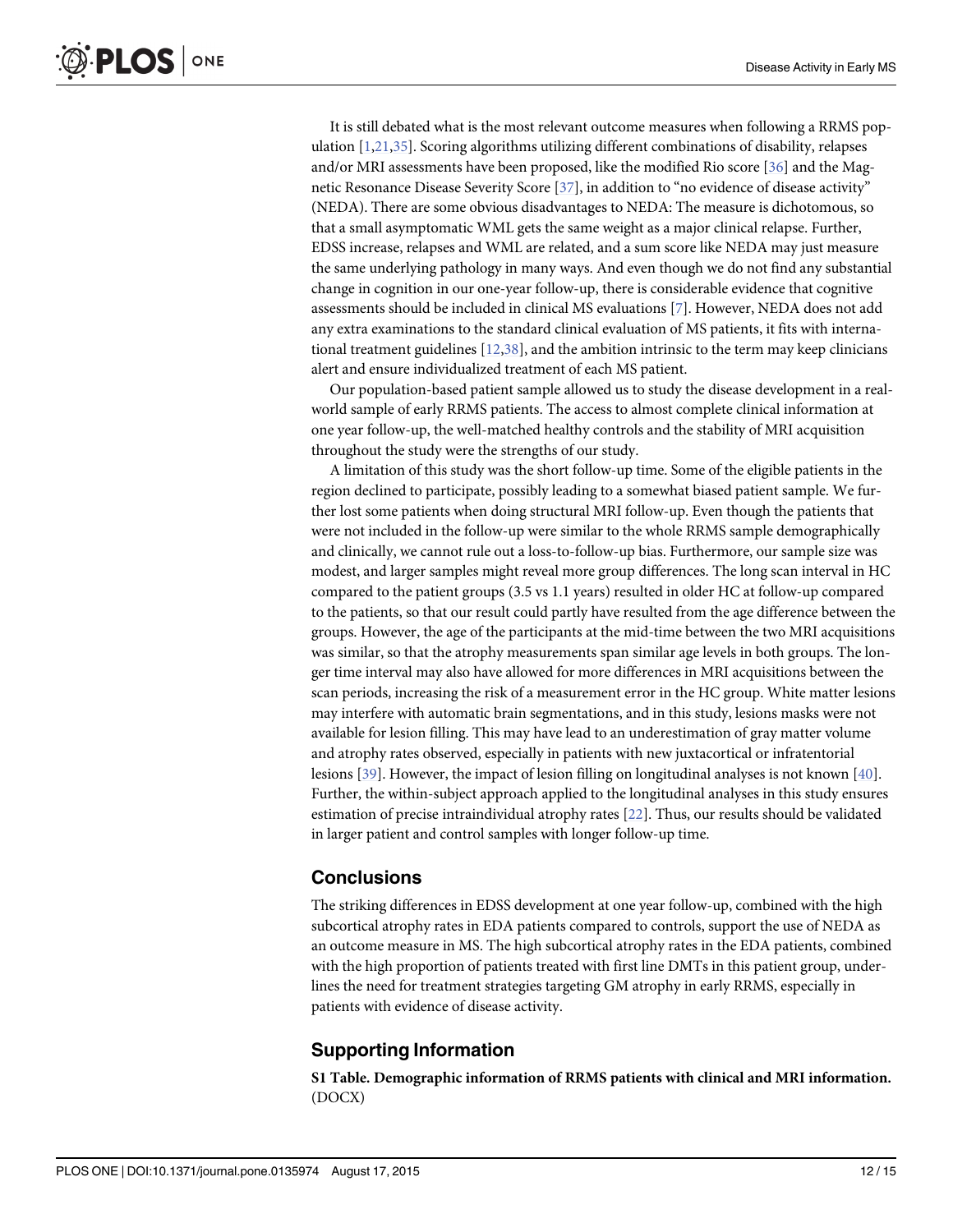<span id="page-12-0"></span>[S2 Table](http://www.plosone.org/article/fetchSingleRepresentation.action?uri=info:doi/10.1371/journal.pone.0135974.s002). Disease characteristics, treatment, disease activity, fatigue, depressive symptoms and cognitive assessment of RRMS patients with clinical and MRI information at baseline and follow-up.

(DOCX)

#### Acknowledgments

We are grateful to Prof Atle Bjørnerud, Prof dr.med Mona Beyer and M.D Paulina Due-Tønnessen for assistance with the MRI protocol and access to the MRI facilities for this study. PhD Lars Westlye and MD Andreas Storsve kindly provided data on the healthy controls. Joy-Loi Chepkoech and PhD Håkon Grydeland generously shared their lab-experience. We also are grateful to the biostatistician PhD Are Hugo Pripp for helpful advice on statistical methods. Furthermore, the research assistants Kristin Liltved Grønsberg, May- Britt Gjengstø Utheim, Julia Timofeeva, Hedda Maurud and Siren Tønnessen all contributed in the neuropsychological evaluation of the patients.

# Author Contributions

Conceived and designed the experiments: GON EGC AMF NIL KBW HFH. Performed the experiments: GON MWG PS SADRB. Analyzed the data: GON HFH EGC AMF KBW. Contributed reagents/materials/analysis tools: AMF KBW NIL HFH EGC. Wrote the paper: GON ECG SADRB PS MWG AMF NIL KBW HFH. Contributed to the interpretation of the data: GON ECG SADRB PS MWG AMF NIL KBW HFH.

#### References

- [1.](#page-0-0) Bevan C, Cree BAC. Disease Activity Free Status A New End Point for a New Era in Multiple Sclerosis Clinical Research? JAMA neurology. 2014; doi: [10.1001/jamaneurol.2013.5486](http://dx.doi.org/10.1001/jamaneurol.2013.5486). Conflict
- [2.](#page-0-0) Havrdova E, Galetta S, Hutchinson M, Stefoski D, Bates D, Polman CH, et al. Effect of natalizumab on clinical and radiological disease activity in multiple sclerosis: a retrospective analysis of the Natalizumab Safety and Efficacy in Relapsing-Remitting Multiple Sclerosis (AFFIRM) study. The Lancet Neurology. Elsevier Ltd; 2009; 8: 254–60.
- [3.](#page-0-0) Rotstein DL, Healy BC, Malik MT, Chitnis T, Weiner HL. Evaluation of No Evidence of Disease Activity in a 7-Year Longitudinal Multiple Sclerosis Cohort. JAMA neurology. 2014; 02445: 1–7. doi: [10.1001/](http://dx.doi.org/10.1001/jamaneurol.2014.3537) [jamaneurol.2014.3537](http://dx.doi.org/10.1001/jamaneurol.2014.3537)
- [4.](#page-1-0) Giovannoni G, Cook S, Rammohan K, Rieckmann P, Sørensen PS, Vermersch P, et al. Sustained disease-activity-free status in patients with relapsing-remitting multiple sclerosis treated with cladribine tablets in the CLARITY study: a post-hoc and subgroup analysis. The Lancet Neurology. Elsevier Ltd; 2011; 10: 329–37. doi: [10.1016/S1474-4422\(11\)70023-0](http://dx.doi.org/10.1016/S1474-4422(11)70023-0)
- [5.](#page-1-0) Lublin F, Cofield S, Cutter G, Conwit R, Narayana P, Nelson F, et al. Randomized study combining interferon and glatiramer acetate in multiple sclerosis. Annals of neurology. 2013; 73: 327–340. doi: [10.](http://dx.doi.org/10.1002/ana.23863) [1002/ana.23863](http://dx.doi.org/10.1002/ana.23863). Randomized PMID: [23424159](http://www.ncbi.nlm.nih.gov/pubmed/23424159)
- [6.](#page-1-0) Nash R a., Hutton GJ, Racke MK, U Popat, Devine SM, Griffith LM, et al. High-Dose Immunosuppressive Therapy and Autologous Hematopoietic Cell Transplantation for Relapsing-Remitting Multiple Sclerosis (HALT-MS). JAMA Neurology. 2015; 72: 159. doi: [10.1001/jamaneurol.2014.3780](http://dx.doi.org/10.1001/jamaneurol.2014.3780) PMID: [25546364](http://www.ncbi.nlm.nih.gov/pubmed/25546364)
- [7.](#page-1-0) Chiaravalloti ND, DeLuca J. Cognitive impairment in multiple sclerosis. Lancet neurology. 2008; 7: 1139-51. PMID: [19007738](http://www.ncbi.nlm.nih.gov/pubmed/19007738)
- [8.](#page-1-0) Wegner C, Esiri MM, Chance S a, Palace J, Matthews PM. Neocortical neuronal, synaptic, and glial loss in multiple sclerosis. Neurology. 2008; doi: [10.1212/01.wnl.0000237551.26858.39](http://dx.doi.org/10.1212/01.wnl.0000237551.26858.39)
- [9.](#page-1-0) Cifelli A, Arridge M, Jezzard P, Esiri MM, Palace J, Matthews PM. Thalamic neurodegeneration in multiple sclerosis. Annals of Neurology. 2002; 52: 650–653. doi: [10.1002/ana.10326](http://dx.doi.org/10.1002/ana.10326) PMID: [12402265](http://www.ncbi.nlm.nih.gov/pubmed/12402265)
- [10.](#page-1-0) Geurts JJ, Calabrese M, Fisher E, Rudick RA. Measurement and clinical effect of grey matter pathology in multiple sclerosis. Lancet neurology. 2012; 11: 1082–92. doi: [10.1016/S1474-4422\(12\)70230-2](http://dx.doi.org/10.1016/S1474-4422(12)70230-2) PMID: [23153407](http://www.ncbi.nlm.nih.gov/pubmed/23153407)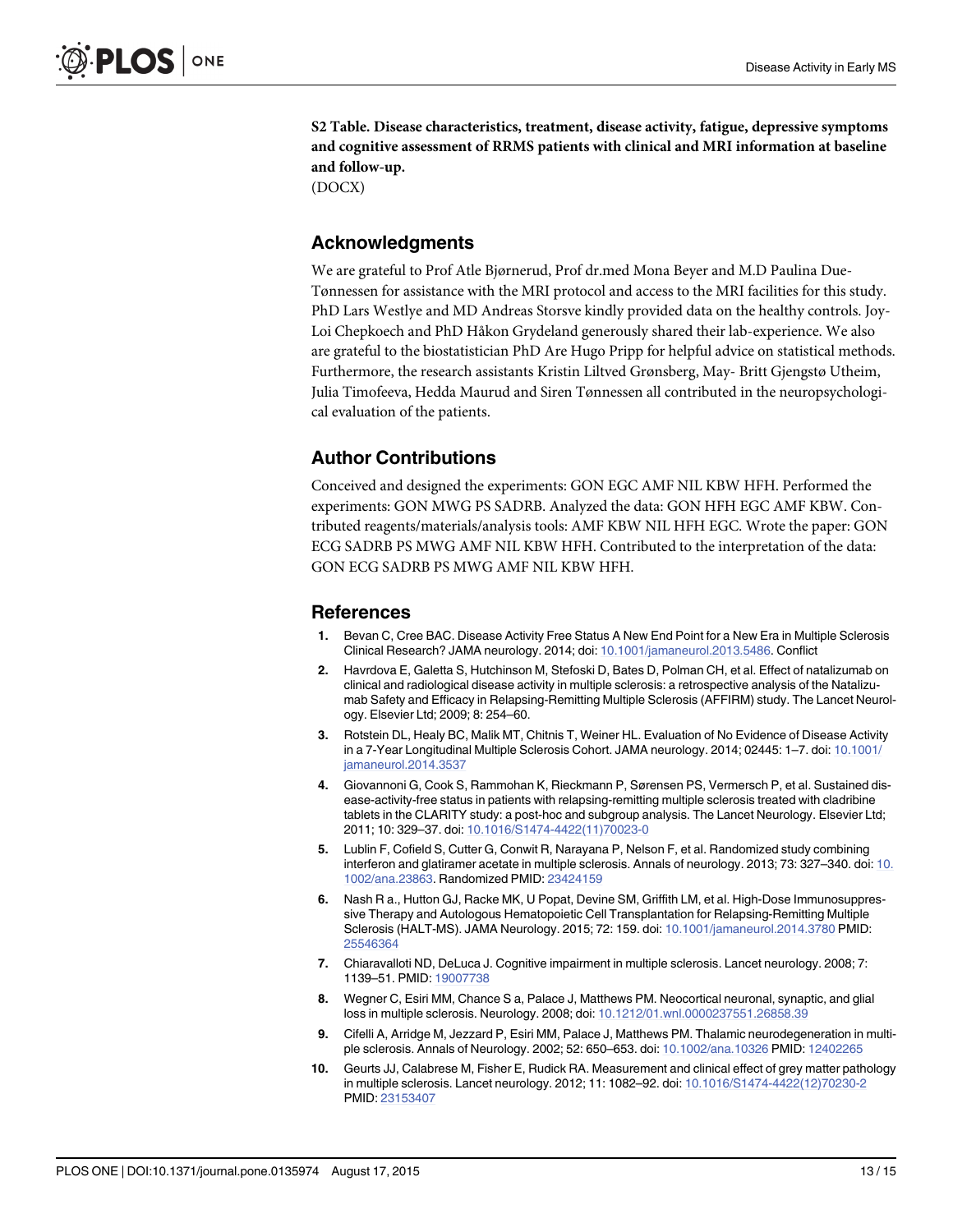- <span id="page-13-0"></span>[11.](#page-1-0) Popescu V, Agosta F, Hulst HE, Sluimer IC, Knol DL, Sormani MP, et al. Brain atrophy and lesion load predict long term disability in multiple sclerosis. Journal of neurology, neurosurgery, and psychiatry. 2013; doi: [10.1136/jnnp-2012-304094](http://dx.doi.org/10.1136/jnnp-2012-304094)
- [12.](#page-1-0) Myhr K-M, Beiske AG, Celius EG, Edland A, Hovdal H, Lund C, et al. Nasjonale faglige retningslinjer for diagnostikk, attakk- og sykdomsmodifiserende behandling av multippel sklerose. Oslo, Norway; 2011.
- [13.](#page-1-0) Polman CH, Reingold SC, Banwell B, Clanet M, Cohen J a, Filippi M, et al. Diagnostic criteria for multiple sclerosis: 2010 revisions to the McDonald criteria. Annals of neurology. 2011; 69: 292–302. doi: [10.](http://dx.doi.org/10.1002/ana.22366) [1002/ana.22366](http://dx.doi.org/10.1002/ana.22366) PMID: [21387374](http://www.ncbi.nlm.nih.gov/pubmed/21387374)
- [14.](#page-1-0) Nygaard GO, Walhovd KB, Sowa P, Chepkoech J-L, Bjornerud a., Due-Tonnessen P, et al. Cortical thickness and surface area relate to specific symptoms in early relapsing-remitting multiple sclerosis. Multiple Sclerosis Journal. 2014; doi: [10.1177/1352458514543811](http://dx.doi.org/10.1177/1352458514543811)
- [15.](#page-2-0) Walhovd KB, Storsve AB, Westlye LT, Drevon CA, Fjell AM. Blood markers of fatty acids and vitamin D, cardiovascular measures, body mass index, and physical activity relate to longitudinal cortical thinning in normal aging. Neurobiology of aging. Elsevier; 2013.
- [16.](#page-3-0) Delis DC, Kramer JH, Kaplan E, Ober BA. California Verbal Learning Test—second edition. Adult version. Manual. Test. 2000.
- [17.](#page-3-0) Aron Smith. Symbol digit modalities test: Manual. Los Angeles: Western Psychological Services; 1982.
- [18.](#page-3-0) Benedict RH. BVMT-R (Brief Visuospatial Memory Test-Revised) Professional Maual(1997). Odessa, Florida: Psychological Assessment Resources, Inc.; 1997.
- [19.](#page-3-0) Krupp LB, LaRocca NG, Muir-Nash J, Steinberg AD. The fatigue severity scale. Application to patients with multiple sclerosis and systemic lupus erythematosus. Archives of neurology. 1989; 46: 1121–3. PMID: [2803071](http://www.ncbi.nlm.nih.gov/pubmed/2803071)
- [20.](#page-3-0) Beck AT, Steer RA, Brown GK. Manual for the Beck Depression Inventory-II. San Antonio, TX: The Psychological Corporation; 1996.
- [21.](#page-3-0) Cutter GR, Baier ML, Rudick R a, Cookfair DL, Fischer JS, Petkau J, et al. Development of a multiple sclerosis functional composite as a clinical trial outcome measure. Brain: a journal of neurology. 1999; 122 (Pt 5: 871–82.
- [22.](#page-3-0) Reuter M, Schmansky N, Rosas H, Fischl B. Within-subject template estimation for unbiased longitudinal image analysis. Neuroimage. 2012; 61: 1402–1418. doi: [10.1016/j.neuroimage.2012.02.084.](http://dx.doi.org/10.1016/j.neuroimage.2012.02.084) Within-subject PMID: [22430496](http://www.ncbi.nlm.nih.gov/pubmed/22430496)
- [23.](#page-3-0) Reuter M, Rosas H, Fischl B. Highly accurate inverse consistent registration: a robust approach. Neuroimage. 2010; 53: 1181–1196. doi: [10.1016/j.neuroimage.2010.07.020](http://dx.doi.org/10.1016/j.neuroimage.2010.07.020). Highly PMID: [20637289](http://www.ncbi.nlm.nih.gov/pubmed/20637289)
- [24.](#page-10-0) Kappos L, Freedman MS, Polman CH, Edan G, Hartung H-P, Miller DH, et al. Long-term effect of early treatment with interferon beta-1b after a first clinical event suggestive of multiple sclerosis: 5-year active treatment extension of the phase 3 BENEFIT trial. The Lancet Neurology. Elsevier Ltd; 2009; 8: 987– 97.
- [25.](#page-10-0) Tedeholm H, Lycke J, Skoog B, Lisovskaja V, Hillert J, Dahle C, et al. Time to secondary progression in patients with multiple sclerosis who were treated with first generation immunomodulating drugs. Multiple sclerosis (Houndmills, Basingstoke, England). 2013; 19: 765–74. doi: [10.1177/1352458512463764](http://dx.doi.org/10.1177/1352458512463764)
- [26.](#page-10-0) Shirani A, Zhao Y, Karim M, Evans C. Association between use of interferon beta and progression of disability in patients with relapsing-remitting multiple sclerosis. Jama. 2012;
- [27.](#page-10-0) Tremlett H, Zhu F, Petkau J, Oger J, Zhao Y. Natural, innate improvements in multiple sclerosis disabil-ity. Multiple sclerosis (Houndmills, Basingstoke, England). 2012; 18: 1412-21. doi: [10.1177/](http://dx.doi.org/10.1177/1352458512439119) [1352458512439119](http://dx.doi.org/10.1177/1352458512439119)
- [28.](#page-10-0) Van Schependom J, D'hooghe MBMB, Cleynhens K, D'hooge M, Haelewyck MCM-C, De Keyser J, et al. Reduced information processing speed as primum movens for cognitive decline in MS. Multiple sclerosis (Houndmills, Basingstoke, England). 2014; In press. doi: [10.1177/1352458514537012](http://dx.doi.org/10.1177/1352458514537012)
- [29.](#page-10-0) Amato MP, Razzolini L, Goretti B, Stromillo ML, Rossi F, Giorgio A, et al. Cognitive reserve and cortical atrophy in multiple sclerosis: a longitudinal study. Neurology. 2013; 80: 1728–33. doi: [10.1212/WNL.](http://dx.doi.org/10.1212/WNL.0b013e3182918c6f) [0b013e3182918c6f](http://dx.doi.org/10.1212/WNL.0b013e3182918c6f) PMID: [23576622](http://www.ncbi.nlm.nih.gov/pubmed/23576622)
- [30.](#page-10-0) Sumowski JF, Rocca M a, Leavitt VM, Dackovic J, Mesaros S, Drulovic J, et al. Brain reserve and cognitive reserve protect against cognitive decline over 4.5 years in MS. Neurology. 2014; 82: 1776–83. doi: [10.1212/WNL.0000000000000433](http://dx.doi.org/10.1212/WNL.0000000000000433) PMID: [24748670](http://www.ncbi.nlm.nih.gov/pubmed/24748670)
- [31.](#page-10-0) De Stefano N, Airas L, Grigoriadis N, Mattle HP, O'Riordan J, Oreja-Guevara C, et al. Clinical relevance of brain volume measures in multiple sclerosis. CNS Drugs. 2014. pp. 147–156. doi: [10.1007/s40263-](http://dx.doi.org/10.1007/s40263-014-0140-z) [014-0140-z](http://dx.doi.org/10.1007/s40263-014-0140-z) PMID: [24446248](http://www.ncbi.nlm.nih.gov/pubmed/24446248)